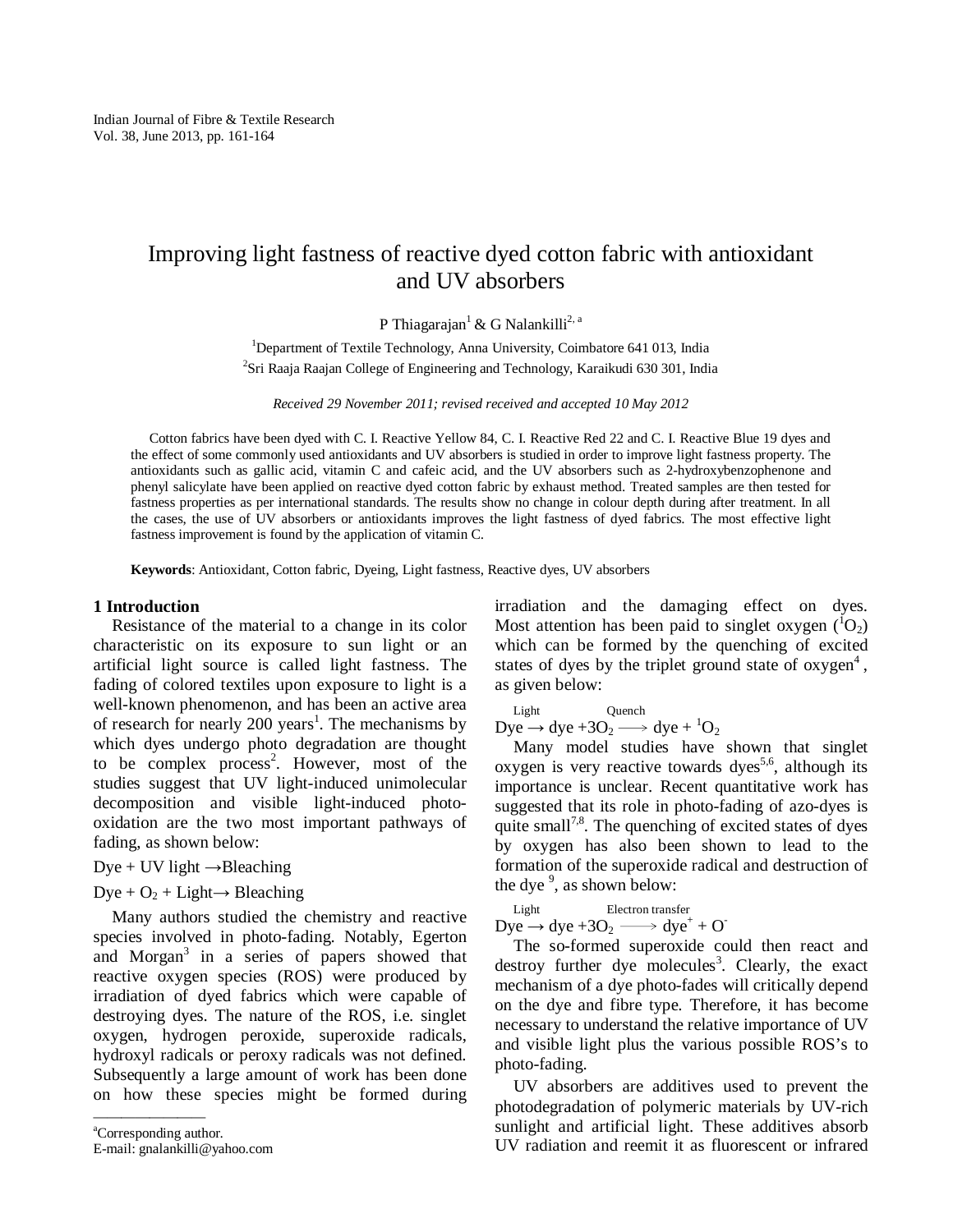radiation. The energy of the excited molecules which causes photodegradation is released as thermal energy<sup>10</sup>. Researchers have investigated the usefulness ofUV absorbers in reducing color alteration using twogeneral methods namely (i) direct application of UV absorbers to fabrics and (ii) use of UV filtering  $materials<sup>11</sup>$ . The major classes of commercial ultraviolet-radiation stabilizers include derivatives of 2-hydroxybenzophenone, 2-(2H-benzotriazol-2-yl) phenols, phenyl esters, substituted cinnamic acids and nickel chelates. Gordon *et al*. <sup>12</sup> studied the use of ultraviolet light absorbers for protection of wool against yellowing.

Antioxidants, also called inhibitors of oxidation, are organic compounds that are added to oxidizable organic materials to retard autooxidation and, in general, to prolong the useful life of the substrates. Antioxidants are classified as either radical trapping (chain breaking) or peroxide decomposing, terms that describe the mechanism by which they function $13$ . The antioxidant absorbs free singlet oxygen and reduces the photo fading. This activity of antioxidant is measured by the unit of oxygen radical absorbance capacity  $(ORAC)^{14}$ . Works carried by researchers concentrated on dyes' chemical structure, dyeing properties and condition of light fastness testing on light fastness properties. Antioxidant has been used only on natural dyed fabric for light fastness improvement. In this work, antioxidant and UV absorbers have been applied on reactive dyed materials for improving light fastness properties.

#### **2 Materials and Methods**

#### **2.1 Materials**

#### *2.1.1 Fabric Particulars*

The plain cambric cotton ready-for-dyeing fabricof the following constructional parameters was used:

| 60Ne                  |
|-----------------------|
| 60Ne                  |
| : 120                 |
| : 103                 |
| : 80 g/m <sup>2</sup> |
| : 68.0                |
| $\approx$ <3 s        |
|                       |

### *2.1.2 Reactive Dyes*

Commercially used reactive dyes namely C. I. Reactive Yellow 84, C. I Reactive Red 22 and C.I. Reactive Blue 19 were usedwithout any purification.

## *2.1.3 Antioxidant and UV Absorbers*

The antioxidants (gallic acid, vitamin C and cafeic acid) and the UV absorbers (2-hydroxybenzophenone

and phenyl salicylate) were used for treating the cotton before exposure to irradiation. They were obtained from commercial sources (Acros Organics, Sigmae, Aldrich, Fluka). Cafeic acid (CAS no. 331.39.5), gallic acid (CAS No 149-91-7), vitamin C (ascorbic acid, CAS No. 50.81.7), phenyl salicylate (CAS No.118.55.8), and benzophenone (CAS No. 117.99.7) were used. Chemical structure and other details of these can be obtained from CAS index $^{14}$ .

## **2.2 Methods**

#### *2.2.1 Dyeing*

Dyeing of the scoured fabrics was performed at 60°C using C. I. Reactive Yellow 84, C. I. Reactive Red 22 and C. I. Reactive Blue 19, each 1.0% by exhaustion with sodium sulphate(30  $g/L$ ) for 30 min and fixation with soda ash (10 g/L) for 45 min. After dyeing, the samples were rinsed in distilled water, soap solutions, rinsed again in distilled water and then dried.

#### *2.2.2 Application of Antioxidants and UV Absorbers*

The antioxidants (gallic acid, vitamin C and cafeic acid) and the UV absorbers (2-hydroxybenzophenone and phenyl salicylate) each 1 g/L concentration were applied by treating the dyed cotton fabric in a solution at 70° C, with 30 min stirring. For gallic acid, vitamin C and cafeic acid, aqueous solutions and for the others water/ethanol mixture  $(9/1 \text{ v/v})$  were used. After treatment, the samples were washed and then air dried $14$ .

#### *2.2.3 Light Fastness Testing*

The dyed fabric was exposed separately for 1, 2, 6, 12, 24 and 36h at 40˚C under artificial light source (day light B01, James H Heal and company, Hamifax, England), equipped with xenon arc and mercurytungsten florescent, whose wave length was similar to that of sunlight. The change was compared with original specimen and assessed by Data color CIE Lab dE value<sup>15</sup>.

# **3 Results and Discussion**

#### **3.1 Light Fastness Properties**

Figure 1 shows that for dyed fabric the fading increases progressively with duration of light exposure. The light fastness (36 h exposure) of dyed samples treated with antioxidants (gallic acid, vitamin C and cafeic acid) and UV absorbers (2-hydroxybenzophenone and phenyl salicylate) has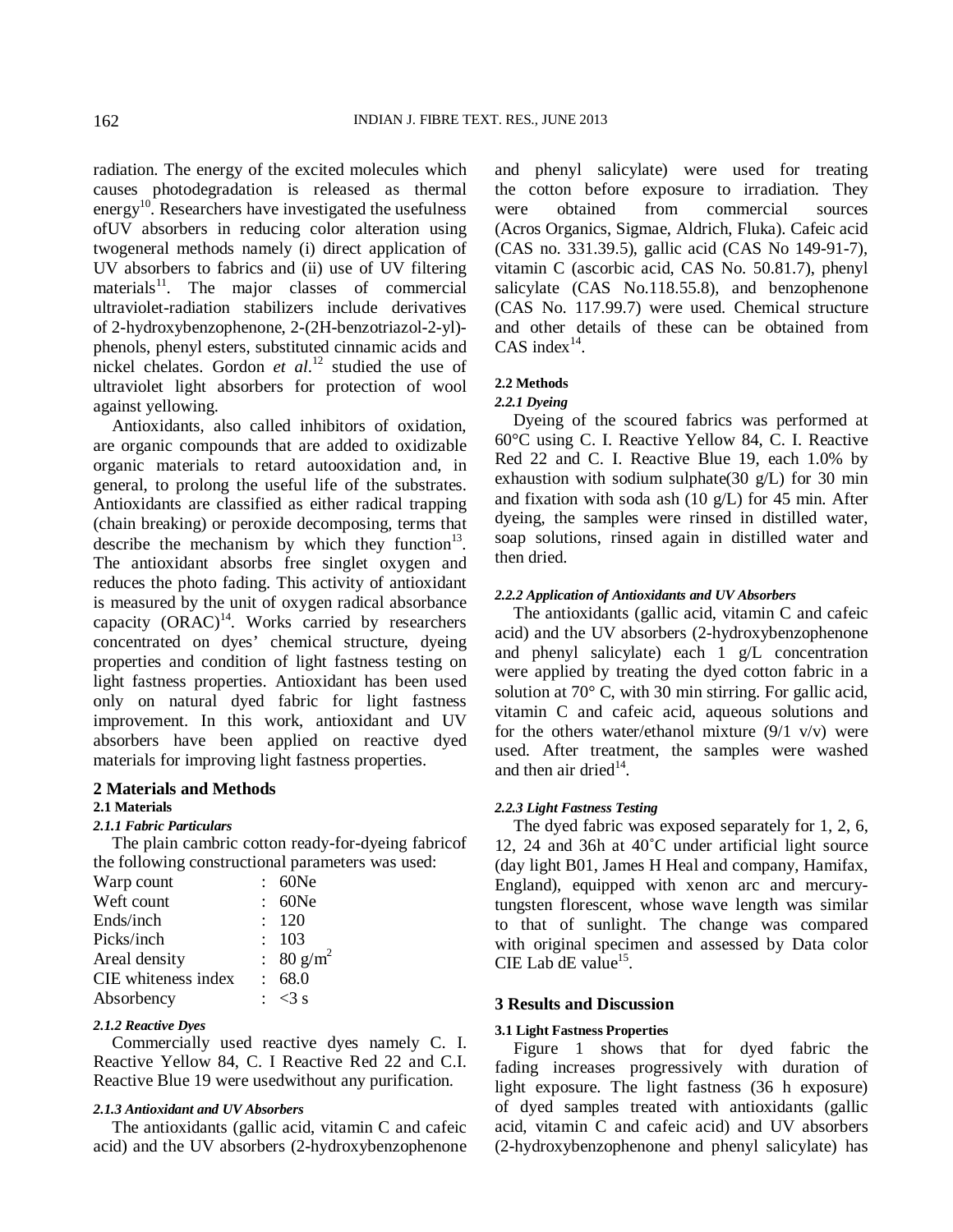

Fig.1—Fading rate curves

has been studied. C. I. Reactive Yellow 84 (dE 2.76) dyed fabric shows good light fastness than C. I. Reactive Red 22 (dE6.35) and C. I. Reactive Blue 19(dE5.32) dyed fabrics.

The application of these additives must not change the color of the dyed samples. In general, the treatment brings certain changes in brighter and bluer direction. The fading rate curves of the treated samples look alike to the fading rate curve of the untreated dyed cotton fabric.

It is observed that the antioxidants are more effective than the UV absorbers for C I Reactive Yellow 84 dyed fabric. The colour difference is measured by keeping dyed sample as standard and faded samples as batch. Colour difference of dyed sample after 36 h fading is found to be dE 2.76, vitamin C treated sample dE 1.76, cafeic acid treated sample dE 1.90, galic acid treated sample dE 1.95, phenyl salicylate treated sample dE 2.52 and benzophenone treated sample dE 2.33. The fact that the UV absorbers are inefficient on yellow dyed cotton suggests that this dye is very susceptible to fading by the visible light.

Colour difference of C.I. Reactive Red 22 dyed sample after 36 h fading is found to be dE 6.35, vitamin C treated sample dE 4.12, cafeic acid treated sample dE 5.35, galic acid treated sample dE 5.64, phenyl salicylate treated sample dE 5.45 and benzophenone treated sample dE 5.39. Red dyed sample treated with vitamin C shows very less fading as compared to other treatments.

Colour difference of C.I. Reactive Blue 19 dyed sample after 36 h fading is found to be dE 5.32, vitamin C treated sample dE 2.54, cafeic acid treated sample dE 3.45, galic acid treated sample dE 3.96 , phenyl salicylate treated sample dE 4.12 and benzophenone treated sample dE 4.01. Both the antioxidant and UV absorber treated samples show less fading and the most efficient additive after 36 h of exposure is vitamin C treated sample.



Fig. 2—Photochemistry of (a) 2-hydroxybenzophenones and (b)phenyl salicylate

#### **3.2 Effect of Antioxidant on Light Fastness**

Visible light requires oxygen to degrade the dyes. Usage of antioxidant like gallic acid, vitamin C and cafeic acid absorb the oxygen radicals available for photo degradation. Oxygen radical absorbance capacity of ascorbic acid is more than that of gallic acid and cafeic acid, this is the reason for good results of ascorbic acid (ORAC value 12.5) then cafeic acid (ORAC value 9.5) and galic acid (ORAC value  $11.7$ )<sup>15</sup>.

# **3.3 Effect of UV Absorbers on Light Fastness**

The photochemistry of the 2-hydroxybenzophenones (Fig. 2a) has been more extensively studied than that of the other classes of ultraviolet absorbers. It is known that structure I is rapidly converted to a ''photoenol'' (structure II) by absorption of light, and that structure II reverts to structure I with loss of energy as heat, showing almost 100% efficiency. The existence of the intra molecular hydrogen bond in both I and II structures accounts for the rapid and efficient photo automerism.

The application of benzophenones is only useful for dyes which are not sensitive to visible light and even then, the improvement is in general not greater than one grade of fastness. Our study shows that the 2-hydroxybenzophenone is not an efficient UV absorber for the three chosen reactive dyed cotton fabrics. Nevertheless, the 2,2-dihydroxy-4,4-imethoxybenzophenone seems to be more efficient than the 2-hydroxybenzophenone in the case of Reactive Blue dyed cotton yarn. The difference between the 2,2-dihydroxy-4,4-dimethoxybenzophenone